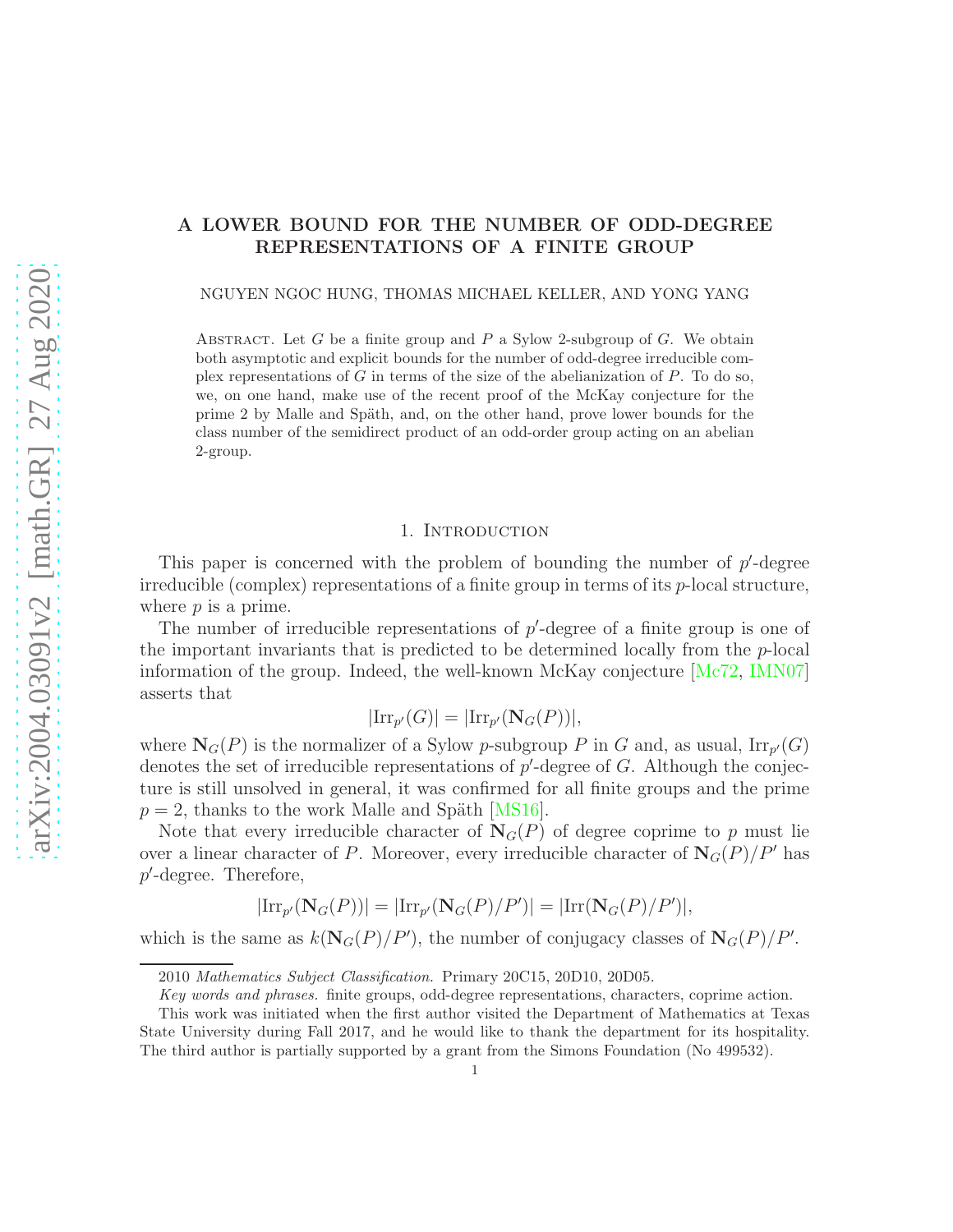In view of  $[MS16]$ , in this paper, we focus on the prime  $p = 2$  and attempt to bound  $|\text{Irr}_{2'}(G)|$  in terms of  $|P/P'|$  - the size of the abelianization of P. Our first result is an asymptotic bound.

<span id="page-1-0"></span>Theorem 1.1. *Let* G *be a finite group and* P *a Sylow* 2*-subgroup of* G*. Then the number of odd-degree irreducible representations of* G *is at least*  $|P/P'|^{\alpha}$ , where  $\alpha > 0$ *is a universal constant.*

The aforementioned result of Malle and Späth allows us to reduce Theorem [1.1](#page-1-0) to the problem on bounding the class number of a semidirect product of an odd-order group acting on an abelian 2-group. We then make use of Feit-Thompson's theorem on solvability of odd-order groups, the Hartley-Turull lemma [\[HT94,](#page-15-3) Lemma 2.6.2] on isomorphiccoprime group actions, and a result of the second-named author ( $\overline{[Ke1]}$ , Theorem B]) on bounding class numbers of solvable groups with trivial Frattini subgroup. Unfortunately, this approach does not provide us an explicit value of the bounding constant  $\alpha$ .

The problem of bounding the class number  $k(G)$  of a finite group G in terms of |G| is important in Group Theory and has a long history, dating back to the work of Landau [\[L1903\]](#page-15-5). Though it has been studied extensively in the literature, it is still open whether  $k(G)$  is logarithmically bounded below by  $|G|$  (in fact, it has been believed that  $k(G) \ge \log_3 |G|$  for every G, see [\[Ke11,](#page-15-4) [Ma16,](#page-15-6) [BMT17\]](#page-15-7) for the latest results and discussion.

Combining the class number conjecture with the McKay conjecture, we see that the number of  $p'$ -degree irreducible characters of a finite group  $G$  should be bounded below by  $\log_3|P/P'|$  (or even  $\log_2|P/P'|$  as in the case  $p = 2$  below), where P is a Sylow p-subgroup of G. We confirm this expectation for  $p = 2$ . The following result, although asymptotically weaker than Theorem [1.1,](#page-1-0) offers an explicit bound (and much better bound when  $|P/P'|$  is small) for  $|\text{Irr}_{2'}(G)|$ .

<span id="page-1-1"></span>Theorem 1.2. *Let* G *be a finite group and* P *a Sylow* 2*-subgroup of* G*. Then the number of odd-degree irreducible representations of*  $G$  *is greater than*  $\log_2(|P/P'|)$ *.* 

Theorem [1.2](#page-1-1) can be considered as a generalization of a classical result of Burnside's theorem stating that every even-order group has a nontrivial irreducible representation of odd degree.

As explained above, Theorems [1.1](#page-1-0) and [1.2](#page-1-1) are consequences of the following result on bounding the class number.

<span id="page-1-2"></span>Theorem 1.3. *Let* G *be an odd-order group acting on an abelian group* A *of order* 2<sup>n</sup>. Then  $k(GA) > n$ . Moreover,  $k(GA) \geq 2^{\alpha n}$  where  $\alpha > 0$  is a universal constant.

Let  $f(n)$  be the best bounding function in Theorem [1.3.](#page-1-2) To give the reader a sense of this function at some small values, we have found that  $f(0) = 1$ ,  $f(1) = 2$ ,  $f(2) = 4, f(3) = 8, f(4) = 8, f(5) = 16, f(6) = 16, \text{ and } f(7) = 32.$  This suggests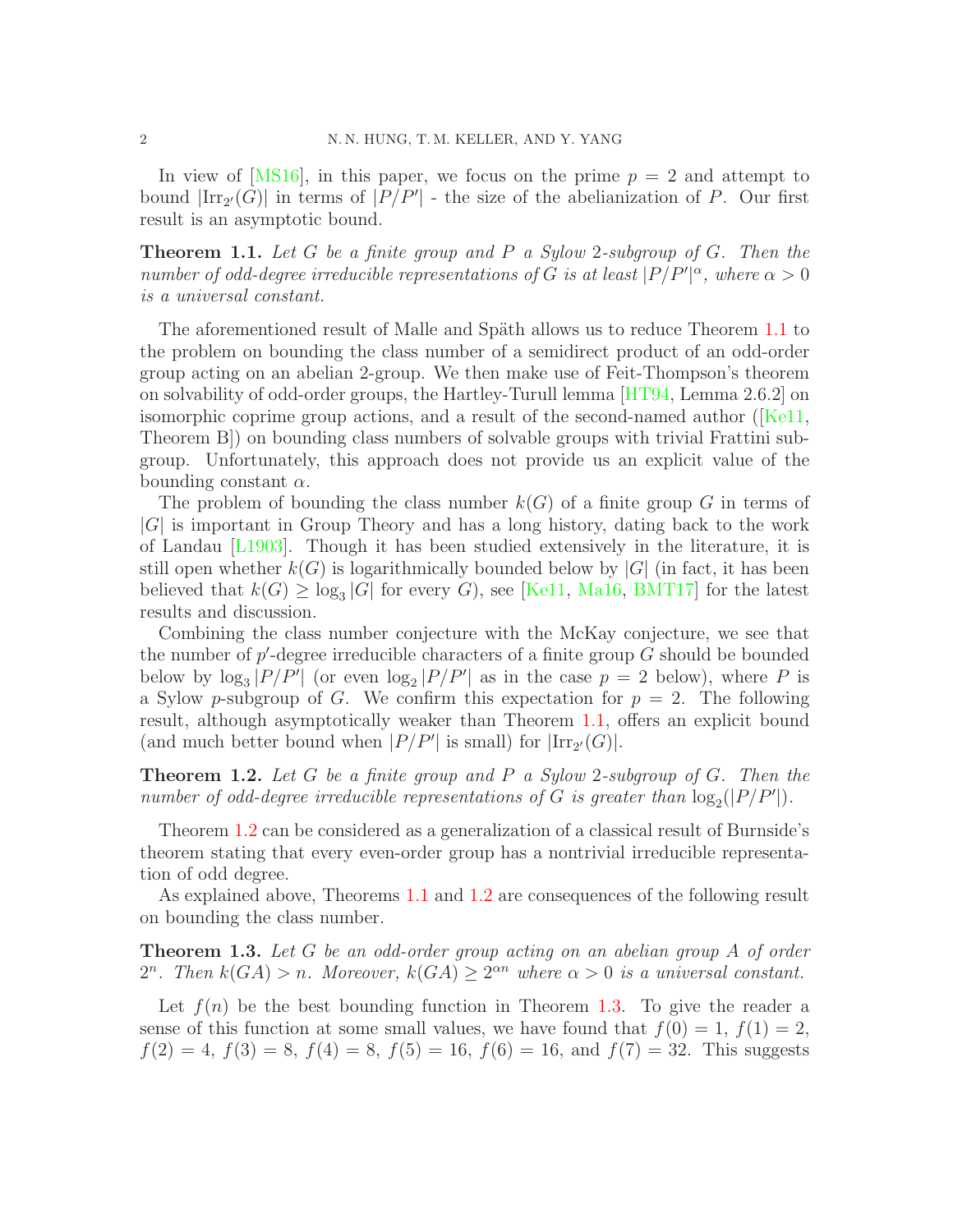that the values of f are perhaps always 2-powers, and it would be interesting to confirm this phenomenon.

Proving p-odd versions of Theorems [1.1,](#page-1-0) [1.2](#page-1-1) and [1.3](#page-1-2) appears to be a hard problem, one reason being that the group  $G$  in Theorem [1.3](#page-1-2) is not necessarily solvable anymore. However, although several results we prove along the way are specified to odd-order group actions only, we expect that the ideas can be developed further to treat other groups.

To end this introduction we remark that Malle and Marôti [\[MM16\]](#page-15-8) have recently proved that  $|\text{Irr}_{p'}(G)| \geq 2\sqrt{p-1}$  for every prime p and every finite group G of order divisible by p. Our proposed bound  $|\text{Irr}_{p'}(G)| > \log_2 |P/P'|$  is consistent with, but in many cases significantly stronger than, Malle-Maróti's bound, as shown by the case  $p = 2$  in Theorem [1.2.](#page-1-1)

# 2. Some preliminary results

In this section we collect some preliminary lemmas that will be needed in the proof of the main results.

We start with a well-known result on bounding the order of an odd-order permutation group.

<span id="page-2-2"></span>**Lemma 2.1.** Let G be an odd-order subgroup of the symmetric group  $S_m$ . Then  $|G| \le (\sqrt{3})^{m-1}$ .

*Proof.* See [\[Di67\]](#page-15-9) for a group-theoretic proof and [\[Al67\]](#page-15-10) for a combinatorial proof. Note that the equality holds if and only if  $m$  is a power of 3 and  $G$  is a Sylow 3-subgroup of  $S_m$ .

The next two lemmas are important properties of odd-order group actions.

<span id="page-2-0"></span>Lemma 2.2. *Let* H *be a (solvable) group of odd order, and let* V *be a finite, faithful and irreducible* H*-module. Then*

- (i)  $|V|$  *cannot be the square of a Mersenne prime;*
- (ii) *if*  $|V| = 25$ *, then*  $|H| = 3$ *;*
- (iii) *if*  $|V| = 81$ *, then*  $|H| = 5$ *.*

*Proof.* This follows from  $[Do05, Lemma 2.4]$ .

<span id="page-2-1"></span>**Lemma 2.3.** Let G be an odd-order group and  $V \neq 0$  be a faithful, completely *reducible and finite G-module. If*  $char(V)$  *is odd, then*  $|G| \leq |V|^{1.5}/(24)^{1/3}$ *.* 

*Proof.* This follows from [\[MW93,](#page-15-12) Theorem 3.5].

As usual we use  $\mathbf{F}(G)$  to denote the Fitting subgroup of G, which is the minimal nilpotent normal subgroup of  $G$ , and  $Soc(G)$  to denote the subgroup generated by all minimal normal subgroups of  $G$ , which is usually referred to as the socle of  $G$ .

The following provides detailed structure of an odd-order group that acts faithfully, irreducibly, and quasi-primitively on a finite vector space.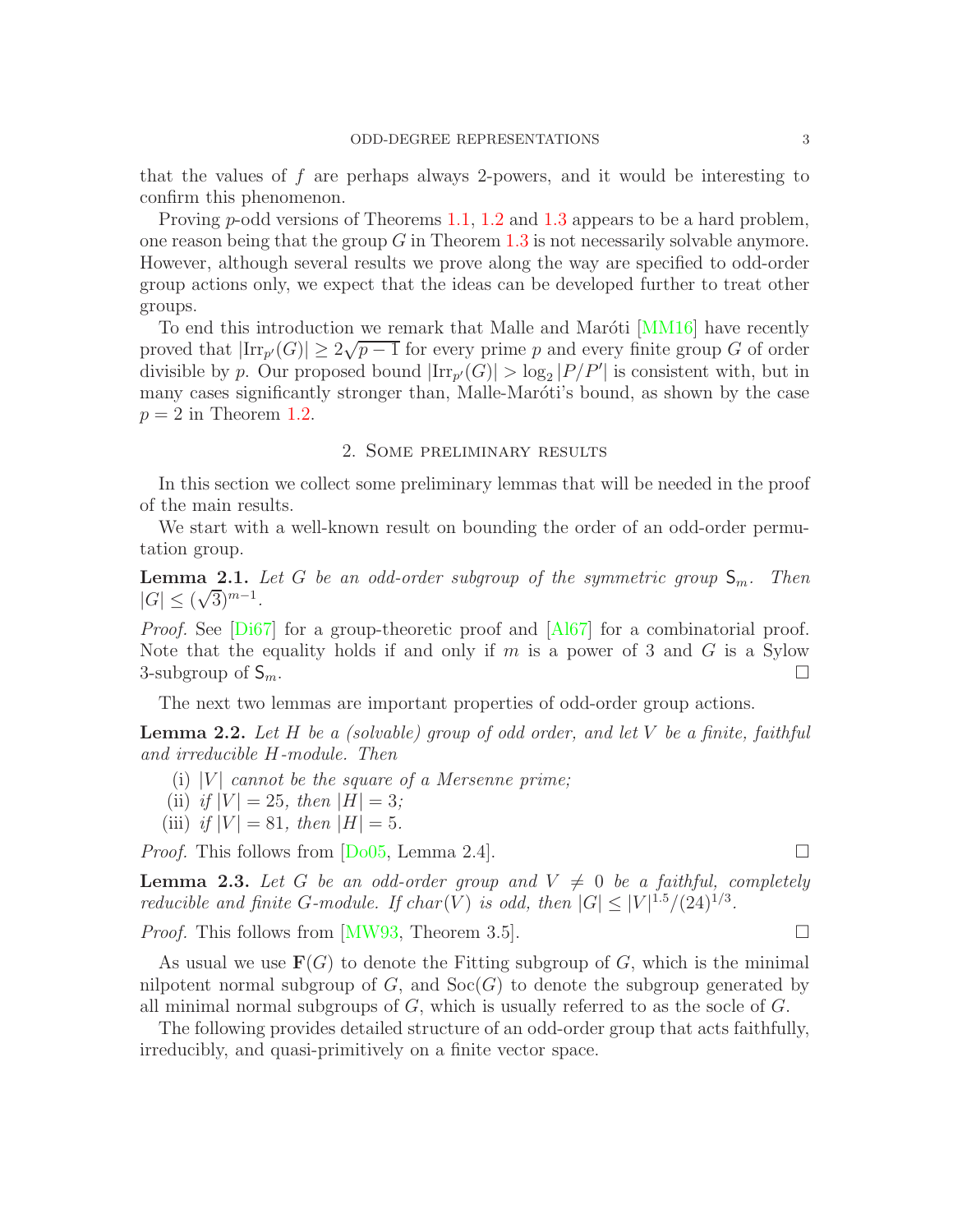<span id="page-3-0"></span>Lemma 2.4. *Suppose that* V *is a faithful, irreducible, and quasi-primitive module for an odd-order group* G *over the Galois field GF*(q)*, where* q *is a prime power. Then* G has normal subgroups  $Z \subseteq T \subseteq \mathbf{F}(G) \subseteq A \subseteq G$  such that:

- (i)  $F := \mathbf{F}(G)$  *is a central product*  $F = ET$  *with*  $E, T \triangleleft G$  *and*  $T$  *is cyclic,*  $Z = E \cap T = \mathbf{Z}(E) = \text{Soc}(\mathbf{Z}(F))$  and  $T = \mathbf{Z}(F)$ , and Sylow subgroups of E *are of prime order or extra-special of prime exponent;*
- (ii)  $A = \mathbf{C}_G(Z)$  *and, in particular,*  $G/A$  *is isomorphic to a subgroup of*  $Aut(Z)$ ;
- (iii)  $T = \mathbf{C}_G(E)$ ,  $\mathbf{F}(G) = \mathbf{C}_A(E/Z)$ , and  $E/Z$  *is a faithful completely reducible symplectic* A/F(G)*-module;*
- (iv)  $|F: T| = e^2$  *where e is an integer dividing* dim(V);
- (v) *if* W *is an irreducible* T*-submodule of* V *, then* T *acts fixed point freely on* W *and thus* |T| *divides*  $|W| - 1$ *;*
- (vi)  $|V| = |W|^{be}$  *for some integer b and*  $|G : A| \mid \dim(W)$ *.*

*Proof.* From the hypothesis and by the Clifford theorem, every normal abelian subgroup of G is cyclic. The lemma then follows from  $[MW93, Corollary 1.10]$  and [\[MW93,](#page-15-12) Corollary 2.6].

<span id="page-3-1"></span>Lemma 2.5. *Suppose that* G *is an odd-order (solvable) irreducible subgroup of* GL(n, q) *and the action of* G *on the natural vector space is quasi-primitive. Let* e *be defined as in Lemma [2.4.](#page-3-0) Then*  $e \neq 3, 7$ *.* 

*Proof.* Assume by contradiction that  $e = 3$  or  $e = 7$ . We will keep the notation as in Lemma [2.4.](#page-3-0) We have  $\mathbf{F}(G)/T \cong E/Z$  is a direct sum of the chief factors of G and each factor, as an irreducible symplectic  $G$ -module, has even dimension (see  $\langle MWS, \rangle$ Corollary 1.10]). It follows that  $G/C_G(\mathbf{F}(G)/T)$  is a solvable irreducible subgroup of  $GL(2, 3)$  or  $GL(2, 7)$ . Using Lemma [2.2,](#page-2-0) we deduce that  $|G/C_G(\mathbf{F}(G)/T)|$  is even, a contradiction contradiction.

We need to use *semi-linear groups* and, for the reader's convenience, we recall the definition here.

Let V be the Galois field  $GF(q^m)$  for a prime power q. For fixed  $a \in V^{\#} := V \setminus \{0\},\$  $w \in V$  and  $\sigma \in \text{Gal}(GF(q^m)/GF(q)),$  one can define the mapping

$$
T: V \to V \text{ by } T(x) = ax^{\sigma} + w,
$$

which turns out to be a permutation on V. Note that T is trivial if and only if  $a = 1$ ,  $\sigma = 1$  and  $w = 0$ . The affine semi-linear group of V is defined to be the group of all those permutations, and the semi-linear group is a subgroup of the affine semi-linear group:

$$
\Gamma(V) = \Gamma(q^m) = \{x \to ax^{\sigma} \mid a \in GF(q^m)^{\#}, \sigma \in Gal(GF(q^m)/GF(q))\}.
$$

To end this section, we record a result of S. Seager [\[Se88,](#page-15-13) Theorem 1]. We restate it here in the form suitable for our purposes.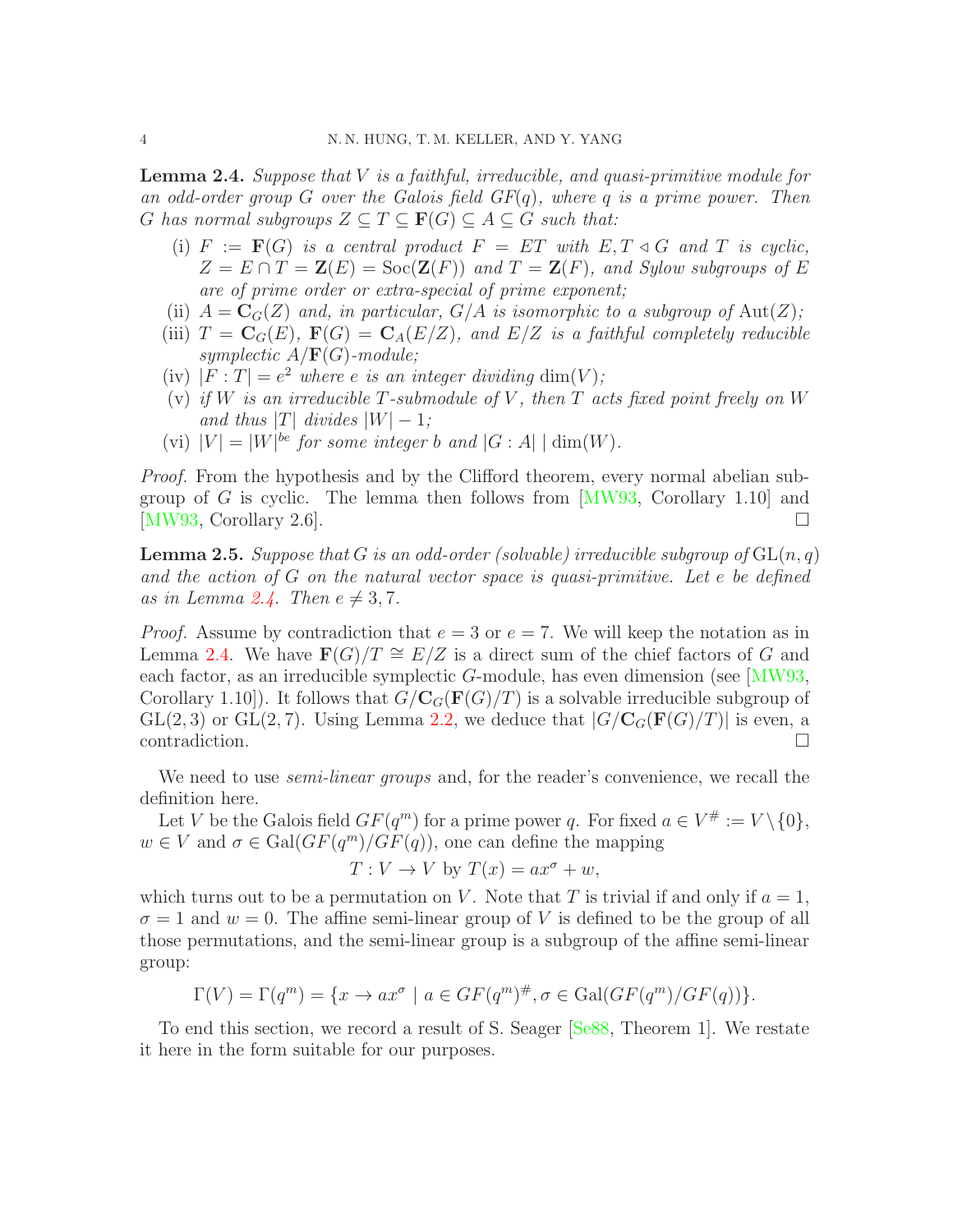<span id="page-4-1"></span>Theorem 2.6. *Let* p *be a prime and* G *a finite solvable group acting faithfully and irreducibly on the finite*  $GF(p)$  *G-module V.* Write  $n(G, V)$  for the number of or*bits of* G *on* V *. Then by a classical result (see* [\[Se88,](#page-15-13) Theorem 6]*) we know that* G *is isomorphic to a subgroup of* T ≀ S*, where* T *is a solvable irreducible subgroup of*  $GL(m, p)$  *and S is a solvable transitive subgroup of*  $S_n$  *for some integers m, n; moreover,* dim  $V = mn$ *. Then the following hold.* 

(i) If T (as a linear group) is isomorphic to a subgroup of  $\Gamma(p^m)$ , then

$$
n \leq 0.157 \log_3((n(G, V) + 1.43)/24^{1/3}).
$$

(ii) *If*  $T$  (as a linear group) is not isomorphic to a subgroup of  $\Gamma(p^m)$ , then

$$
|V| = p^{mn} < ((n(G, V) + 1.43)/24^{1/3})^c
$$

*for*  $c = 36.435663$ .

*Proof.* This follows from [\[Se88,](#page-15-13) Section 6] by changing the language of primitive permutation groups to the language of linear groups.  $\Box$ 

### 3. THE ASYMPTOTIC BOUND

In this section we prove Theorem [1.1.](#page-1-0) We start with the asymptotic part of Theorem [1.3.](#page-1-2) We thank the referee for pointing out this to us.

<span id="page-4-0"></span>Theorem 3.1. *Let* G *be an odd-order group acting on an abelian* 2*-group* A*. Then*  $k(GA) \ge |A|^{\alpha}$  for some universal constant  $\alpha > 0$ .

*Proof.* First we observe that G is solvable by Feit-Thompson's theorem [\[FT63\]](#page-15-14).

Suppose that the action of G on A is not faithful. Let  $N := \mathbf{C}_G(A)$ . Then  $1 < N \triangleleft GA$  and  $G/N$  acts faithfully on A. We then have  $k(GA) \geq k((GA)/N) =$  $k((G/N)A)$ . So we may assume that G is faithful on A. It follows that A is the Fitting subgroup of GA.

A well-known formula for  $k(GA)$  states that

$$
k(GA) = \sum_{i=1}^{n(G,A)} k(\mathbf{C}_G(a_i)),
$$

where  $n(G, A)$  is the number of orbits of G on A, and the  $a_i \in A$   $(1 \leq i \leq n(G, A))$ are representatives of the orbits of G on A, see  $\left[Sc07,$  Proposition 3.1 for instance.

Now by the Hartley-Turull Lemma [\[HT94,](#page-15-3) Lemma 2.6.2], there exists an elementary abelian group  $B$  such that the actions of  $G$  on  $A$  and  $B$  are permutation isomorphic. Now  $|A| = |B|$  and  $n(G, A) = n(G, B)$ , and if  $\phi : A \rightarrow B$  is the corresponding permutation isomorphism, then  $\mathbf{C}_G(a) = \mathbf{C}_G(\phi(a))$  for every  $a \in A$ . Hence by the  $k(GA)$ -formula above it follows that  $k(GA) = k(GB)$ , and so by replacing A by B if necessary we may assume that  $A$  is elementary abelian. Therefore the Frattini subgroup of  $GA$  is trivial.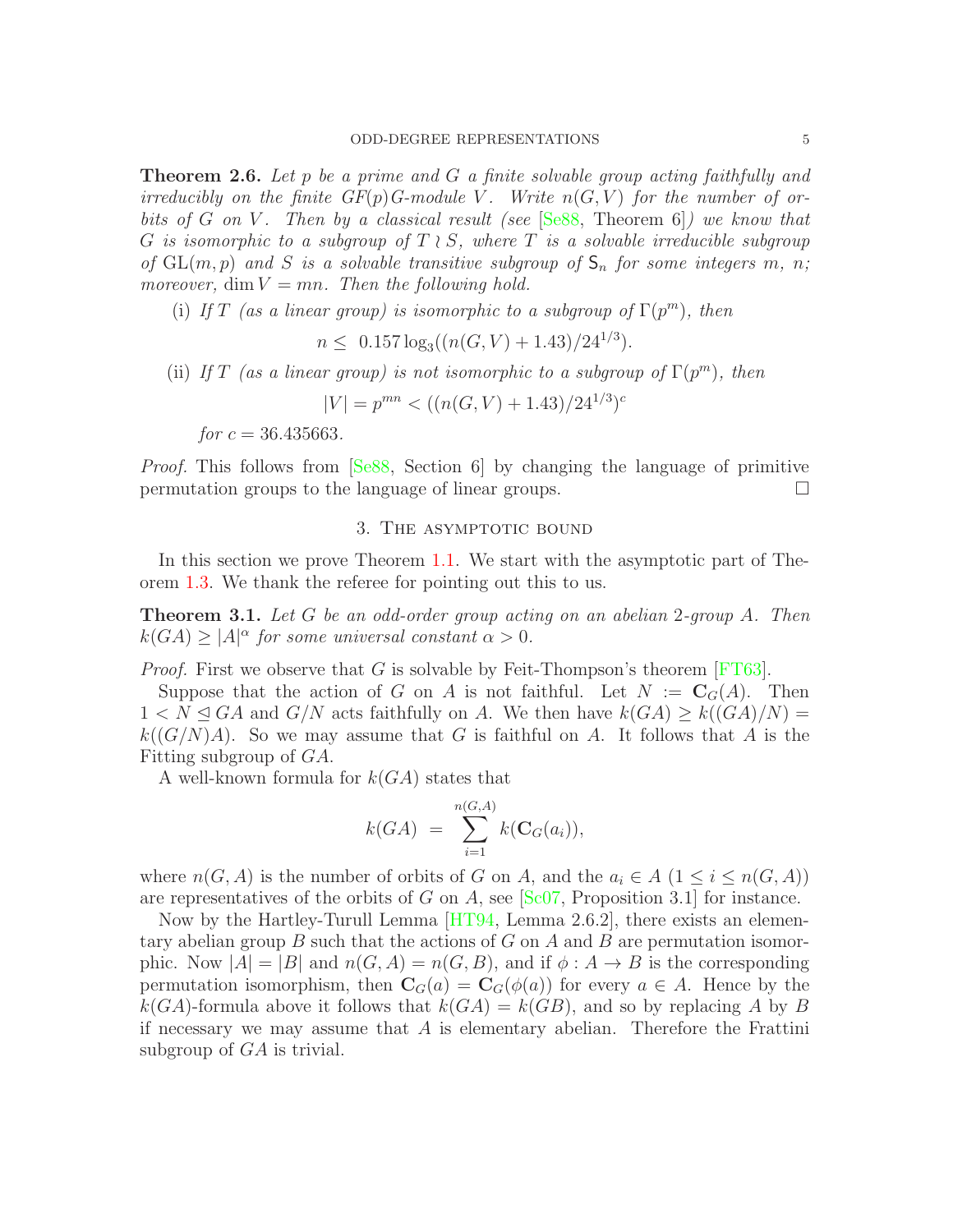We have shown that  $GA$  is a solvable group with trivial Frattini subgroup. Now using [\[Ke11\]](#page-15-4), we deduce that there exists a universal constance  $\alpha > 0$  such that

$$
k(GA) \ge |GA|^{\alpha} \ge |A|^{\alpha},
$$

as desired.  $\Box$ 

*Proof of Theorem [1.1.](#page-1-0)* As explained in the introduction, we have

$$
|\mathrm{Irr}_{2'}(G)| = k(\mathbf{N}_G(P)/P'),
$$

by Malle-Späth's theorem. By the Schur-Zassenhaus theorem,  $\mathbf{N}_G(P)/P'$  is a split extension of the abelian 2-group  $P/P'$  and the odd-order group  $\mathbf{N}_G(P)/P$ . Therefore Theorem [1.1](#page-1-0) follows by Theorem [3.1.](#page-4-0)

# 4. Toward the explicit bound

We have to work much harder to obtain an (good) explicit bound for  $|\text{Irr}_{2'}(G)|$ . The main result of this section is Theorem [4.3,](#page-8-0) which will be used in a key step in the proof of Theorem [1.3](#page-1-2) in the final section.

Recall that an orbit x <sup>G</sup> of an action of a group G on a set X is said to be *regular* if  $|x^G| = |G|$ , or equivalently,  $\mathbf{C}_G(x)$  is trivial.

It was proved in  $[Ya12]$  that if V is a finite, faithful, irreducible, and quasi-primitive G-module for an odd-order group G with  $\mathbf{F}(G)$  nonabelian (i.e. the action of G on V is not semi-linear), then G has at least 212 regular orbits on V. (The bound 212 is indeed sharp.) In the following important result, we improve this to a bound in terms of  $\dim(V)$ .

<span id="page-5-0"></span>Theorem 4.1. *Let* G *be a (solvable) group of odd order. Let* V *be a finite, faithful, irreducible, and quasi-primitive* G*-module. Assume that the action of* G *on* V *is not semi-linear. Then* G has at least  $max(212, k + 1)$  *regular orbits on* V, where  $k = \dim(V)$ .

*Proof.* By [\[Ya12,](#page-15-16) Theorem 1.1], we may assume that  $\dim(V) = k \ge 212$ . We will follow some ideas in the proof of  $\lbrack \text{Do05}, \text{Theorem 2.2} \rbrack$ . Assume that G is a counterexample of minimal order. Then G has at most  $k$  regular orbits on  $V$ .

Let  $G^{\#}$  be the set of nonidentity elements of G. Any  $v \in V$  not contained in  $\bigcup_{g\in G^{\#}} \mathbf{C}_V(g)$  must necessarily lie in a regular G-orbit, each of which has size exactly  $|\tilde{G}|$ . Since G has at most k regular orbits, we deduce that

$$
|V| \leq k \cdot |G| + \left| \bigcup_{g \in G^{\#}} \mathbf{C}_V(g) \right|.
$$

By [\[Es91,](#page-15-17) Lemma 1.3], we have

$$
\dim(\mathbf{C}_V(g)) \le \frac{4}{9} \dim(V)
$$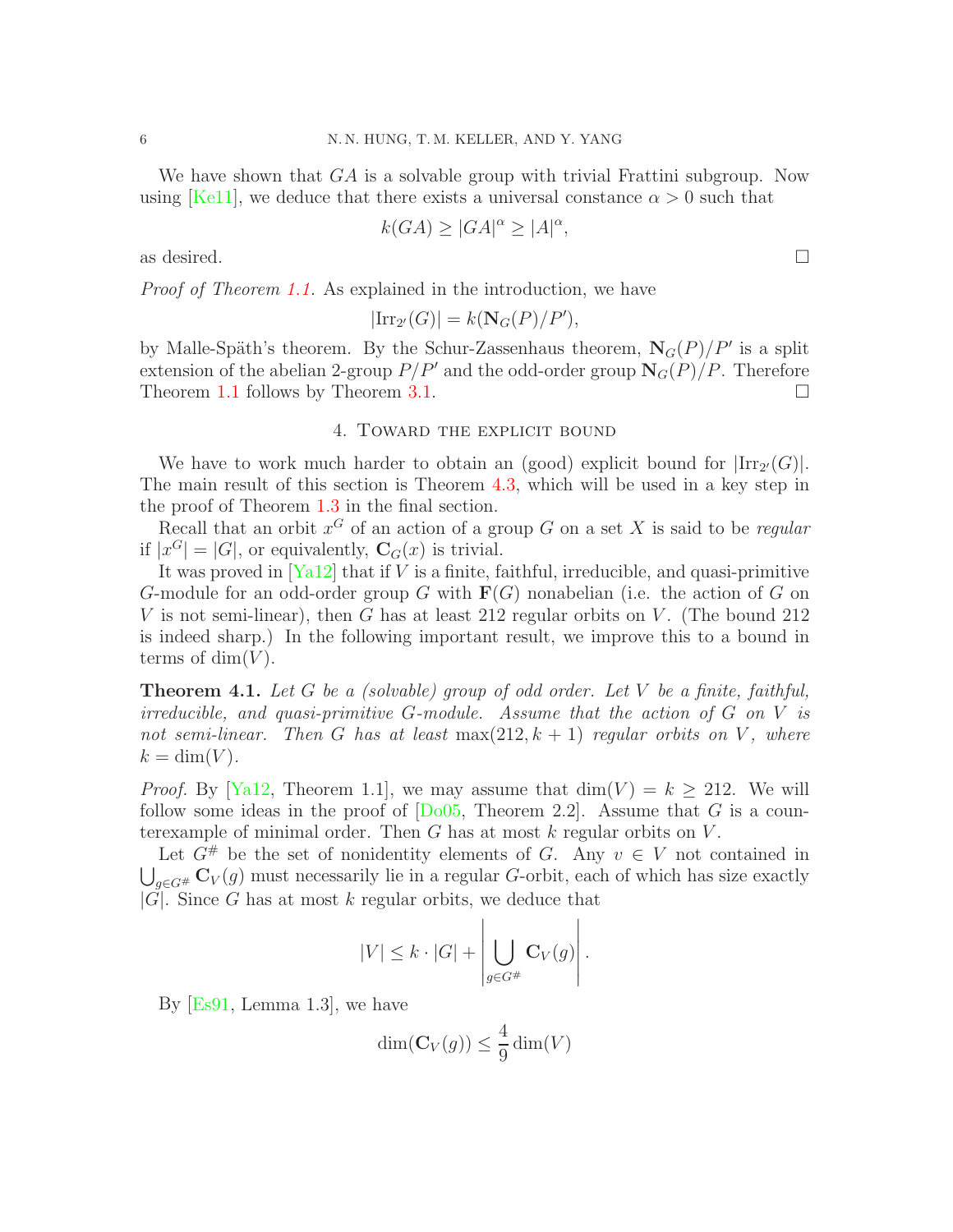whenever  $g \neq 1$ , and it follows that

$$
|\mathbf{C}_V(g)| \le |V|^{\frac{4}{9}}
$$

for all  $g \neq 1$ .

Let P be the collection of all subgroups of G of prime order. Then, as  $|G|$  is odd, we have  $|\mathcal{P}| \leq (|G|-1)/2$ . It follows that

$$
\left| \bigcup_{g \in G^{\#}} \mathbf{C}_V(g) \right| = \left| \bigcup_{S \in \mathcal{P}} \mathbf{C}_V(S) \right| \le \frac{|G| - 1}{2} \cdot |V|^{\frac{4}{9}}.
$$

We then get

$$
|V| \le k \cdot |G| + \frac{|G| - 1}{2} \cdot |V|^{\frac{4}{9}},
$$

and thus

$$
|G| \ge \frac{2|V| + |V|^{\frac{4}{9}}}{2k + |V|^{\frac{4}{9}}} > \frac{2|V|}{2k + |V|^{\frac{4}{9}}}.
$$

We now adopt the notation in Lemma [2.4.](#page-3-0)

From Lemma [2.4](#page-3-0) we know that T acts fixed point freely on W and  $|T|$  ( $|W|-1$ ), thus  $|T| < |W|$ . Moreover  $|T|$  is odd and  $T \neq 1$ , we also have  $|T| \geq 3$  and therefore  $|W| \geq 4$ . Lemma [2.4\(](#page-3-0)6) then implies that  $|V| \geq 4^e$ . Recall that dim  $V = k$ , so  $|V| \geq 2^k$ . Therefore we have

$$
|V| \ge \max\{4^e, 2^k\}.
$$

Note that e is a positive odd integer bigger than 1. In fact  $e \geq 5$  by Lemma [2.5.](#page-3-1) This and the fact that  $e \mid k$  imply that  $\max\{4^e, 2^k\}^{4/9} \geq 2k$ . So we have

$$
|V|^{\frac{4}{9}} > 2k.
$$

Therefore

 $|G| > |V|^{\frac{5}{9}}.$ 

Since  $|V| = |W|^{be}$ , we now have

$$
|G| > |W|^{\frac{5be}{9}}.
$$

Recall from Lemma [2.4\(](#page-3-0)iii) that  $F/T$  is a faithful completely reducible symplectic  $A/F$ -module. Using [\[Es91,](#page-15-17) Theorem A], we deduce that  $F/T$  contains at least two regular  $A/F$ -orbits. Note that  $|F/T| = e^2$ . Hence

$$
|A/F| \le |F/T|/2 = e^2/2.
$$

From Lemma [2.4\(](#page-3-0)vi) that  $|G/A|$  dim W, we have  $|G/A| \leq \log_2 |W|$ . Recall that  $|T| < |W|$ . We now have

$$
|G| = |G/A||A/F||F/T||T|
$$
  

$$
< \log_2 |W| \cdot e^4/2 \cdot |W|.
$$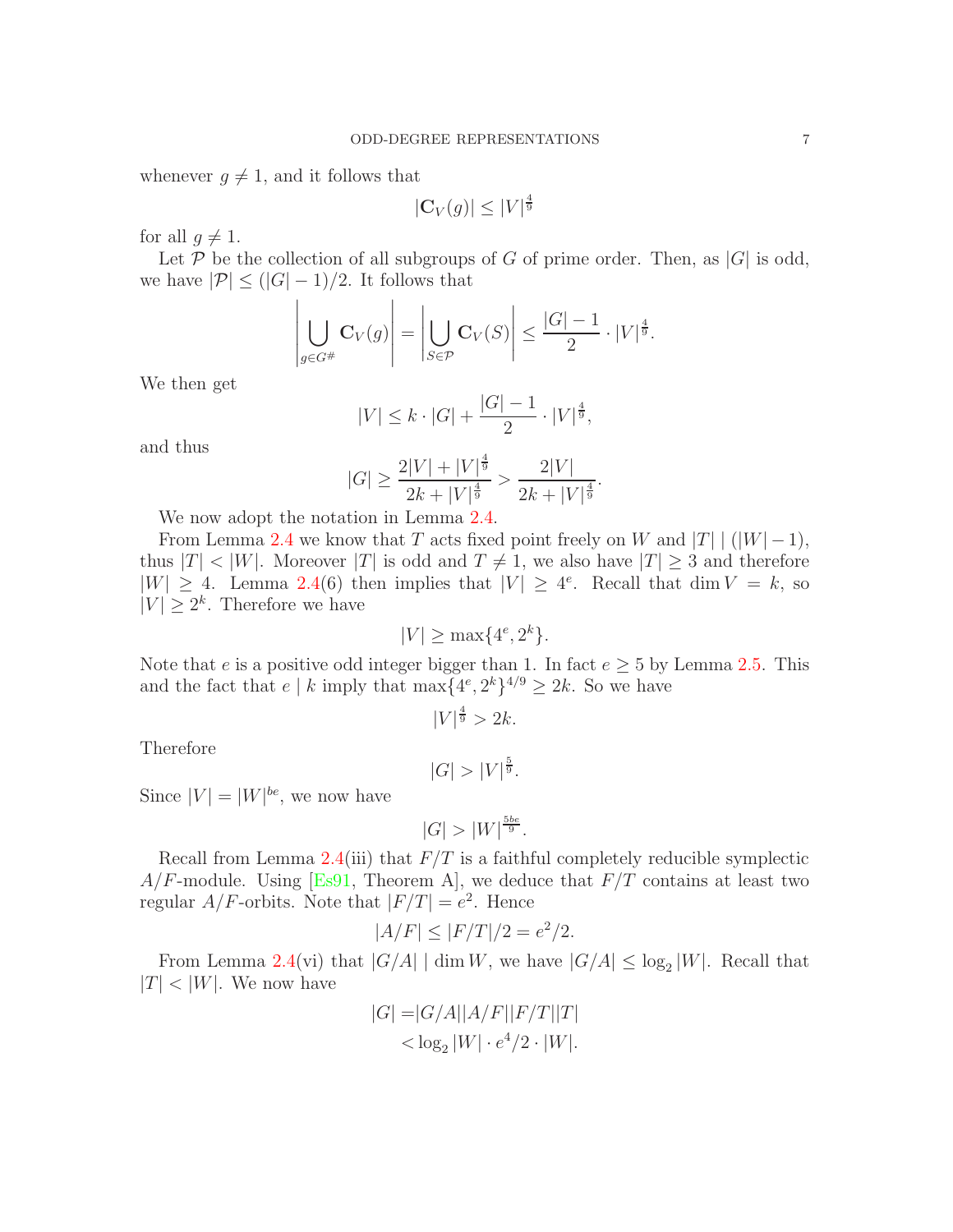Therefore

$$
|W|^{5e/9} < \log_2 |W| \cdot e^4 \cdot |W|/2.
$$

Recall from Lemma [2.5](#page-3-1) that  $e \neq 3$  and  $e \neq 7$ . Let  $p_1, \ldots, p_l$  be all the different prime divisors of e. Then  $p_1 \dots p_l |Z| |T| | (|W|-1)$ . Take these into consideration and solve the above inequality, we come up with only two cases:  $e = 5$ ,  $|W| \leq 70$ and  $e = 9$ ,  $|W| \le 10$ .

- (1) Assume  $e = 5$  and  $|W| \le 70$ . Thus  $|F/T| = e^2 = 25$  and  $|A/F| = 3$  by Lemma [2.2\(](#page-2-0)ii). Moreover,  $|G/A|$  is odd and  $G/A \lesssim \text{Aut}(Z)$ . Since  $|W|$  is a prime power and  $5 |T| | (|W| - 1)$ , we may assume  $|T| = 5$  or 15.
	- (a) Assume  $|T| = 5$ . Thus  $Z \cong Z_5$ ,  $G/A \lesssim \text{Aut}(Z) \cong Z_4$  and hence  $|G/A| =$ 1 as  $|G/A|$  is odd. Therefore,

$$
|G| = |G/A||A/F||F/T||T| = 3 \cdot 5^3.
$$

On the other hand, since  $|T|$   $(|W|-1)$ , we have  $|W| \ge 11$ . Also, since  $\dim(V) \geq 5 \cdot \dim(W), |V| \geq 11^5$ . But then we have  $|G| \leq |V|^{5/9}$ , a contradiction.

(b) Assume  $|T| = 15 = 5 \cdot 3$ . Thus  $Z \leq Z_3 \times Z_5$ ,  $G/A \leq \text{Aut}(Z) \cong Z_2 \times Z_4$ and again  $|G/A| = 1$ . It follows that

 $|G| = |G/A||A/F||F/T||T| = 3 \cdot 5^3 \cdot 3.$ 

Since  $|T|$  | (|W| − 1), we have  $|W| > 16$ . Moreover, since dim(V) >  $5 \cdot \dim(W)$ , we get  $|V| \ge 16^5$ . But then we have  $|G| \le |V|^{5/9}$ , a contradiction again.

(2) Assume  $e = 9$  and  $|W| \le 10$ . Then  $|F/T| = e^2 = 81$ . Now the action of  $A/F$ on  $F/T$  is irreducible (since otherwise  $|A/F|$  is even) and then  $|A/F| \leq 5$ by Lemma [2.2.](#page-2-0) Since  $|W|$  is a prime power and 3  $|T|$   $(|W|-1)$ , we have  $|W| = 4$  or 7,  $|T| = 3$  and  $T = Z \cong Z_3$ . It follows that  $G/A \lesssim \text{Aut}(Z) \cong Z_2$ and hence  $G/A = 1$ .

Recall that dim(V)  $\geq$  212, we know that  $|W| = 7$ , or  $|W| = 4$  and  $b \geq 2$ . We have  $|G| = |G/A||A/F||F/T||T| \le 5 \cdot 3^5 \le |V|^{5/9}$ , a contradiction.

 $\Box$ 

If G is a permutation group on a set  $\Omega$ , there will be an induced action of G on the power set  $\mathscr{P}(\Omega)$ . The G-orbit of a subset  $\Delta \subseteq \Omega$  is *regular* if  $\text{Stab}_G(\Delta)$  is trivial. If we have  $|\Delta| \neq |\Omega|/2$  in addition, the orbit is called *strongly regular*.

<span id="page-7-0"></span>Lemma 4.2. *Let* G *be an odd-order transitive primitive permutation group on* Ω *with*  $|\Omega| = n$ . Then G has at least  $\lceil \frac{n}{25} \rceil$  strongly regular orbits on the power set  $\mathscr{P}(\Omega)$  of Ω*.*

*Proof.* We recall the structure of a solvable primitive permutation group. Let V be a minimal normal subgroup of  $G$  and let  $S$  denote a point stabilizer. We know that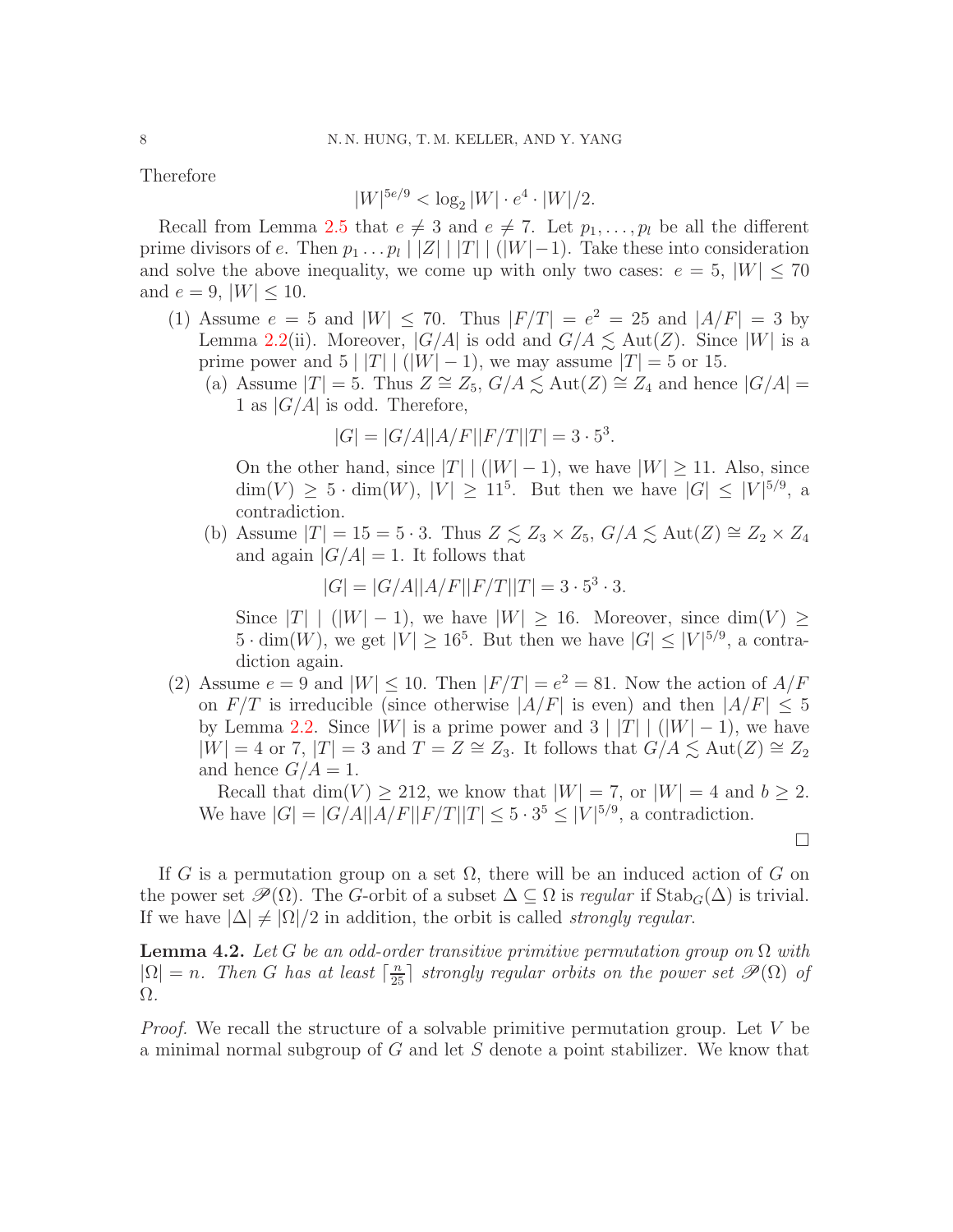$G = VS$ ,  $S \cap V = 1$ , and  $\mathbf{C}_G(V) = V$ . Also  $n = |\Omega| = |V|$  is a prime power, and we set  $n = p^t$  where p is a prime. For  $g \in G$ , we denote by  $n(g)$  the number of cycles of g on  $\Omega$ , by  $o(g)$  the smallest prime divisor of the order of g, and by  $s(g)$  the number of fixed points of  $g$ . We set  $o$  to be the smallest order of all the nontrivial elements in G.

For a subset  $X \subseteq G$ , we consider the following set

$$
S(X) = \{ (g, \Gamma) \mid g \in X, \Gamma \subseteq \Omega, g \in \text{Stab}_G(\Gamma) \}.
$$

It is easy to see that in order to estimate  $S(G\setminus\{1\})$ , we only need to count elements of prime order. Also, assume  $g_1$  is of prime order and let  $g_2 \in \langle g_1 \rangle$ , then the subsets of  $\Omega$  stabilized by  $g_1$  and  $g_2$  are exactly the same. Note that  $g \in G$  stabilizes exactly  $2^{n(g)}$  subsets of  $\Omega$ .

Now we have

$$
|S(G\backslash\{1\})| \le \frac{|G|}{o-1} \cdot 2^{\lfloor (p+o-1)n/(o\cdot p) \rfloor}.
$$

Therefore, it is sufficient to show that

$$
\frac{|G|}{o-1} \cdot 2^{\lfloor (p+o-1)n/(o\cdot p) \rfloor} < 2^n - \left\lfloor \frac{n}{25} \right\rfloor \cdot |G|,
$$

which is equivalent to

$$
|G|\left(\frac{2^{\lfloor(p+o-1)n/(o\cdot p)\rfloor}}{o-1}+\left\lfloor\frac{n}{25}\right\rfloor\right)<2^n.
$$

Since *n* is odd and  $|G|$  is odd, we know that

$$
|G| = |V||S| \le |V| \cdot |V|^{1.5} / (24)^{1/3} = n^{2.5} / (24)^{1/3}
$$

by Lemma [2.3.](#page-2-1) Moreover,  $(p + o - 1)/(o \cdot p) \le 5/9$  as both o and p are at least 3. Thus, it is sufficient to prove

$$
\frac{1}{24^{1/3}} \cdot n^{2.5} \left( \frac{2^{\lfloor \frac{5n}{9} \rfloor}}{2} + \left\lfloor \frac{n}{25} \right\rfloor \right) < 2^n.
$$

It is not hard to see that this inequality is satisfied when  $n \geq 25$ . When  $n \leq 24$ , we have  $\lfloor \frac{n}{25} \rfloor = 0$ , and the result follows by Gluck's theorem that G has at least one strongly regular orbit on  $\mathscr{P}(\Omega)$ , see [\[MW93,](#page-15-12) Theorem 5.6].

The following is the main result of this section, and it is a crucial step in the proof of Theorem [1.3.](#page-1-2)

<span id="page-8-0"></span>Theorem 4.3. *Let* G *be a group of odd order. Let* V *be a finite, faithful, and irreducible* G*-module. Assume* G *is induced from a non-semi-linear group acting on*  $W \leq V$ , then G has at least max $(n, 212)$  regular orbits on V, where  $n = \dim(V)$ .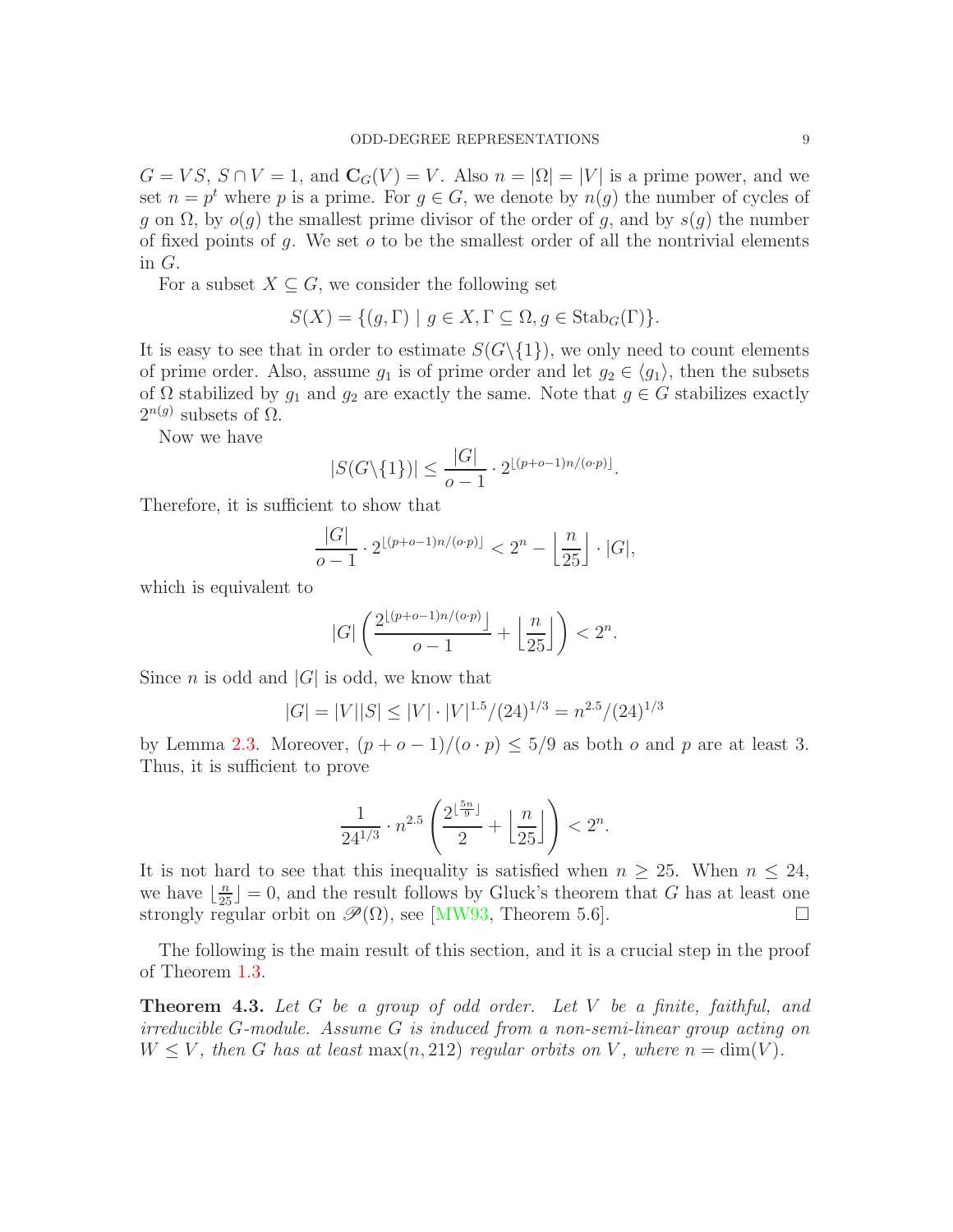*Proof.* We first assume that V is a quasi-primitive G-module. Thus G is not semi-linear. By Theorem [4.1,](#page-5-0) G has at least  $\max(n, 212)$  regular orbits on V.

Thus the action of  $G$  on  $V$  is not quasi-primitive and there exists a normal subgroup N of G such that  $V_N = V_1 \oplus \cdots \oplus V_m$  for  $m > 1$  homogeneous components  $V_i$  of  $V_N$ . If N is maximal with this property, then  $S = G/N$  primitively permutes the  $V_i$ 's. Also  $V = V_1^G$ , induced from  $N_G(V_1)$ . Let  $H = N_G(V_1)/C_G(V_1)$ , then H acts faithfully and irreducibly on  $V_1$  and G is isomorphic to a subgroup of H  $\wr$  S.

If  $x_1 \in V_1$  and  $C_1$  is the H-conjugacy class of  $x_1$ , then the only G-conjugates of  $x_1$ in  $V_1$  are the elements of  $C_1$ . The set of G-conjugates of  $x_1$  is  $C_1 \cup \cdots \cup C_m$  where  $C_i \subset V_i$  is a G-conjugate of  $C_1$ . Choose  $y_1 \in V_1$  in an H-conjugate class different than that of  $x_1$ . Also choose  $x_i$  and  $y_i$  in  $V_i$  conjugate to  $x_1$  and  $y_1$  (respectively) for all i. Then no  $x_i$  is ever G-conjugate to a  $y_j$ . In particular, if  $g \in G$  centralizes  $v = x_1 + \cdots + x_j + y_{j+1} + \cdots + y_m$ , then g and Ng must stabilize  $\{V_1, \ldots, V_j\}$  and  $\{V_{j+1}, \ldots, V_m\}.$ 

Set dim(V<sub>1</sub>) = l, and we know that  $n = m \cdot l$ . By induction, H has at least  $a = \max(l, 212)$  regular orbits on  $V_1$ . Say  $u_1, v_1, w_1$  are three elements in distinct such orbits. Let  $u_i \in V_i$  be G-conjugates of  $u_1$   $(1 \leq i \leq m)$ , let  $v_i \in V_i$  be Gconjugates of  $v_1$   $(1 \leq i \leq m)$ , and let  $w_i \in V_i$  be G-conjugates of  $w_1$   $(1 \leq i \leq m)$ . Suppose that  $\Omega$  can be written as a disjoint union of  $A_1, A_2 \ (A_i \neq \emptyset, i = 1, 2)$  such that  $\text{Stab}_S(A_1) \cap \text{Stab}_S(A_2) = 1$  and  $|A_1| < |A_2|$ . Define  $x = x_1 + x_2 + \cdots + x_m$  such that  $x_i = u_i$  if  $i \in A_1$ , and  $x_i = v_i$  if  $i \in A_2$ . Then  $\mathbf{C}_G(x) = \mathbf{C}_N(x) = 1$ . Define  $y = y_1 + y_2 + \cdots + y_m$  such that  $y_i = v_i$  if  $i \in A_1$ , and  $y_i = u_i$  if  $i \in A_2$ . We see that x is not G-conjugate to y since  $|A_1| \neq |A_2|$ . Define  $z = z_1 + z_2 + \cdots + z_m$  such that  $z_i = u_i$  if  $i \in A_1$ , and  $z_i = w_i$  if  $i \in A_2$ . Then  $\mathbf{C}_G(z) = \mathbf{C}_N(z) = 1$ . It is easy to see that x and z are not G-conjugate. Thus using the pair  $A_1$  and  $A_2$  we may construct  $a(a-1)$  regular orbits of G on V.

We now suppose that  $\Omega$  can be written as a disjoint union of  $B_1, B_2 \ (B_i \neq \emptyset, \mathbb{Z})$  $i = 1, 2$ ) such that  $\text{Stab}_S(B_1) \cap \text{Stab}_S(B_2) = 1$  and  $|B_1| < |B_2|$ . Then, in a similar way, we may construct  $a(a - 1)$  regular orbits of G on V. We observe that as long as  $A_1$  and  $B_1$  are in different set-orbits of  $G/N$  on the power set of  $\Omega$ , the regular orbits constructed using  $A_1$ ,  $A_2$  and the ones constructed using  $B_1$ ,  $B_2$  are in different G-orbits. By Lemma [4.2,](#page-7-0) there are at least  $\lceil \frac{m}{25} \rceil/2$  such pairs. Thus G has at least

$$
\frac{a(a-1)\cdot\lceil\frac{m}{25}\rceil}{2}
$$

regular orbits on  $V$ . Clearly

$$
\frac{a(a-1)\cdot\lceil\frac{m}{25}\rceil}{2} \ge \max(n, 212),
$$

as desired.  $\Box$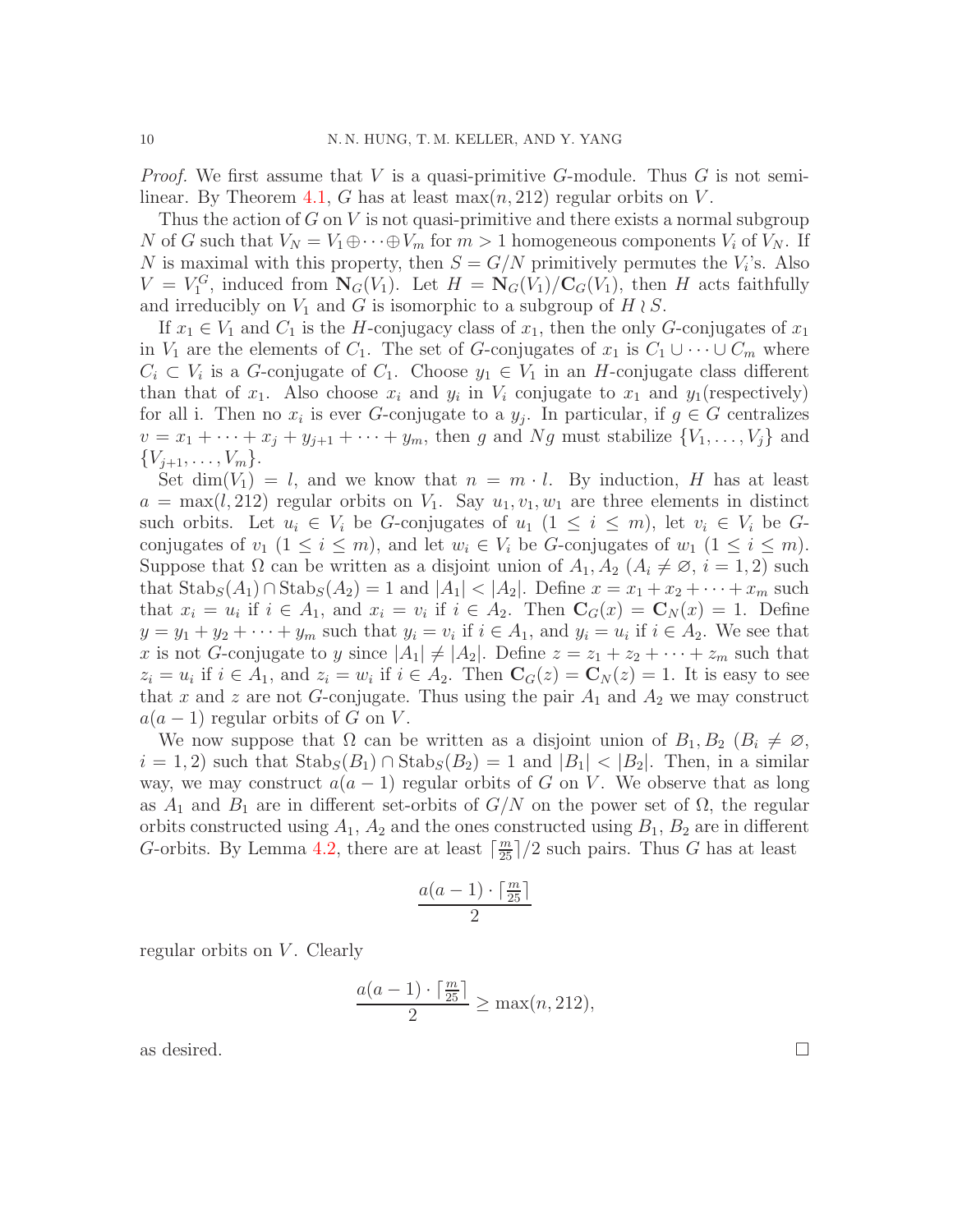#### 5. The explicit bound

We are now ready to prove the explicit bound in Theorem [1.3,](#page-1-2) which is restated below.

<span id="page-10-0"></span>Theorem 5.1. *Let* G *be an odd-order group acting on an abelian group* V *of order*  $2^n$ *.* Then  $k(GV) > n$ *.* 

*Proof.* Let  $(G, V)$  be a counterexample such that  $GV$  has minimal order. In particular, we have  $k(GV) \leq n$ . We proceed in a number of steps.

Step 1. G acts faithfully on V.

As in the proof of Theorem [3.1,](#page-4-0) if G is not faithful on V then  $1 < C_G(V) \leq GV$ and  $G/C_G(V)$  acts (faithfully) on V; moreover, by the choice of G and V, we have  $k((GV)/N) = k((G/N)V > n$ , and since clearly  $k(GV) \geq k((GV)/N)$ , we obtain  $k(GV) > n$ , contradicting G and V being a counterexample. So G is indeed faithful on  $V$ .

Step 2. *V* is elementary abelian.

Using the  $k(GV)$ -formula  $k(GV)$  = n(  $\sum$  $\left( G,V\right)$  $i=1$  $k(\mathbf{C}_G(v_i))$  (where  $n(G, V)$  is the number of orbits of G on V and the  $v_i \in V$   $(1 \leq i \leq n(G, V))$  are representatives of the orbits of G on V) and the Hartley-Turull Lemma  $[HT94, \text{ Lemma } 2.6.2]$ , and arguing similarly as in the proof of Theorem [3.1,](#page-4-0) we may assume that  $V$  is elementary abelian.

Step 3. *V* is an irreducible *G*-module.

By Steps 1 and 2 we know that V can be viewed as a faithful G-module over the field with two elements, and since  $G$  acts coprimely on  $V$ , by Maschke's theorem we know that V is completely reducible as G-module.

Now suppose that  $V = X \oplus Y$  for two nontrivial G-modules X and Y. Write  $|X| = 2^s$  and  $|Y| = 2^t$ . Then  $s + t = n$ ,  $s \ge 1$  and  $t \ge 1$ . By interchanging X and Y if necessary we may assume that  $s \leq t$ . Also note that since X is nontrivial, we have  $n(G, X) \geq 2$ . We now apply [\[Ke06,](#page-15-18) Lemma 4.3] to deduce that

$$
k(GV) = \sum_{i=1}^{n(G,X)} k(C_G(x_i)Y) > \sum_{i=1}^{n(G,X)} t
$$
  
=  $n(G,X) t \ge 2t \ge s+t = n$ ,

where the  $x_i \in X$  (1  $\leq i \leq n(G, X)$ ) are representatives of the orbits of G on X. This contradicts  $(G, V)$  being a counterexample, and so we now have that V is irreducible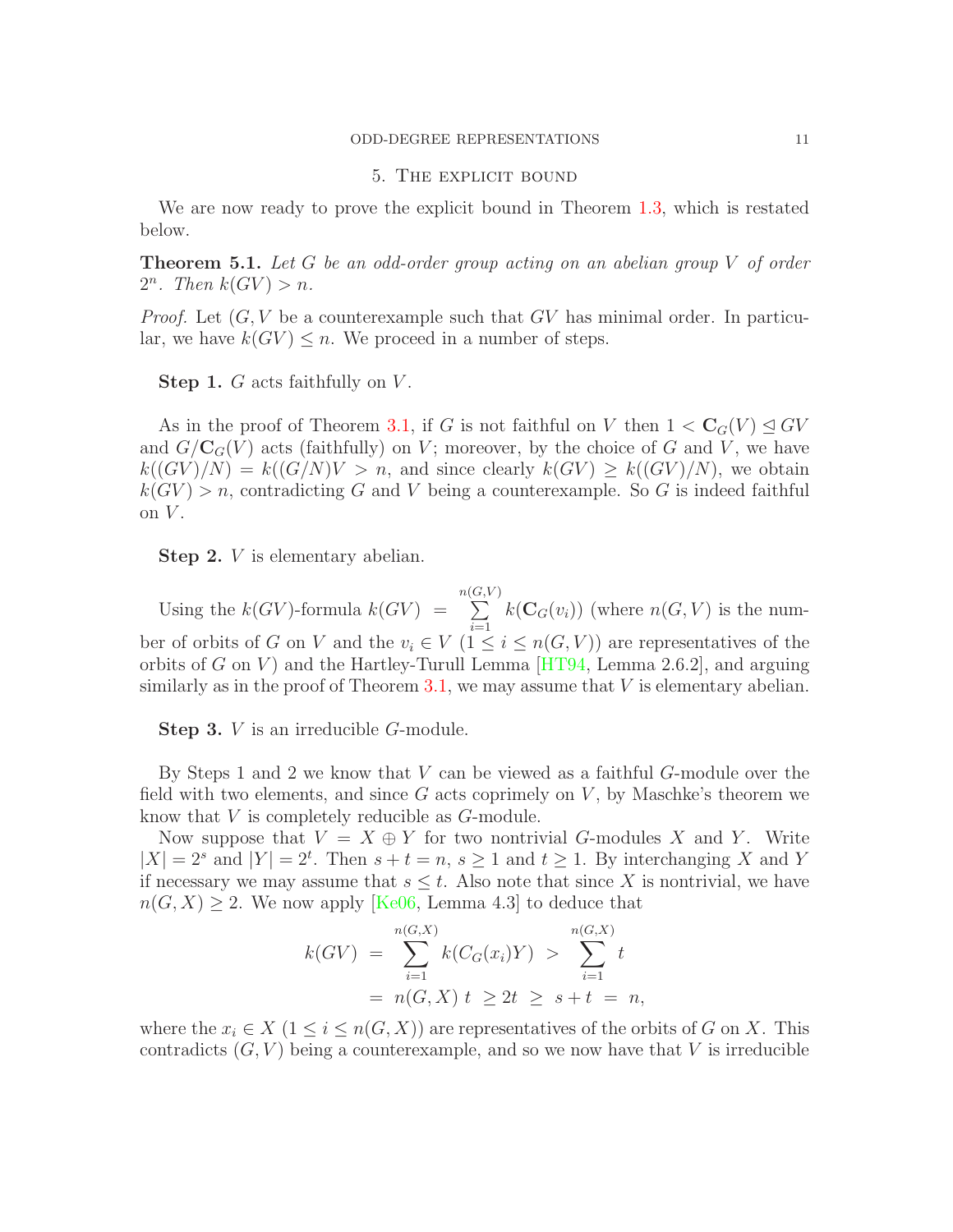as a G-module.

Step 4. V is induced from a semi-linear group action. That is, there exists a  $H \leq G$  and an irreducible H-module W such that  $W < V$ ,  $H/C_H(W) \leq \Gamma(W)$ , and  $V = W^G$ .

Assume not and that H is not semi-linear, then the result follows by Theorem [4.3.](#page-8-0)

Step 5.  $n \leq 15$ .

Write  $|W| = 2^k$ , so that  $H/\mathbf{C}_H(W) \leq \Gamma(2^k)$  and hence  $|H/\mathbf{C}_H(W)| \leq (2^k - 1)k$ . Also let  $N := \bigcap_{g \in G} H^g \subseteq G$  be the core of H in G, then

$$
V_N = W_1 \oplus \cdots \oplus W_m,
$$

where  $m = n/k$  and the  $W_i$ s are homogeneous N-modules which are faithfully permuted by  $G/N$ , and we may assume that  $W = W_1$ . Hence  $G/N$  is isomorphic to an odd order subgroup of  $S_m$ , and thus by Lemma [2.1](#page-2-2) we have

$$
|G/N| \le (\sqrt{3})^{m-1}.
$$

Moreover, clearly  $|N| \leq (2^k - 1)^m k^m \leq 2^n k^m$ , and N has an abelian subgroup K which is normal in G and whose index in N is at most  $k^m$ . Therefore KV is a metabelian normal subgroup of  $G$ , and by  $[Be06, Theorem 1]$  we know that

$$
k(KV) > |KV|^{\frac{1}{3}}.
$$

We now get

$$
n \ge k(GV) \ge \frac{k(KV)}{|GV:KV|} \ge \frac{|KV|^{\frac{1}{3}}}{|G:K|}
$$
  
 
$$
\ge \frac{|V|^{\frac{1}{3}}}{(\sqrt{3})^{m-1}k^m} \ge \frac{2^{\frac{n}{3}}}{(\sqrt{3}k)^{\frac{n}{k}}} > \frac{2^{\frac{n}{3}}}{(\sqrt{3}n)^{\frac{n}{k}}}
$$

.

We next use Seager's result Theorem  $2.6$ . Since V is induced from a semi-linear group, we are in Part (a) of that result. Thus we have

$$
\frac{n}{k} \le 0.157 \log_3((n(G, V) + 1.43)/24^{1/3})
$$
  
< 0.157 \log\_3((k(GV) + 1.43)/24^{1/3})  
< 0.157 \log\_3((n + 1.43)/24^{1/3}).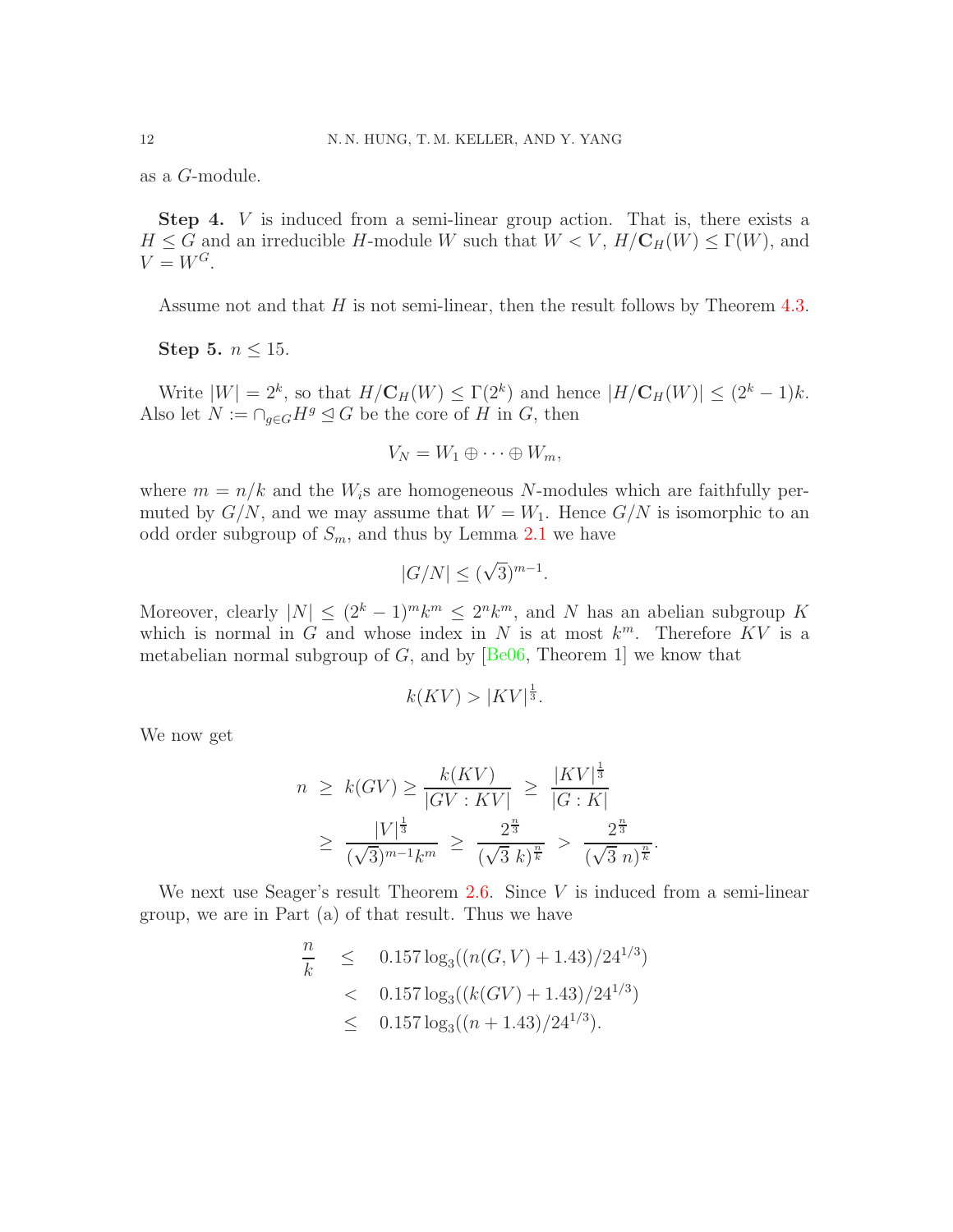Two inequalities in the last two paragraphs yields

$$
n > \frac{2^{\frac{n}{3}}}{(\sqrt{3} n)^{0.157 \log_3((n+1.43)/24^{1/3})}},
$$

and hence

$$
2^{\frac{n}{3}} < n \cdot (\sqrt{3} n)^{0.157 \log_3((n+1.43)/24^{1/3})}.
$$

This turns out to be true only when  $n \leq 15$ , as claimed.

**Step 6.**  $n > k$ , where we recall that  $k = \log_2 |W|$ .

Suppose that  $n = k$ , so by Steps 4 and 5 we have  $G \leq \Gamma(2^n)$  where  $n \leq 15$ . If  $n = 1$ , we get a contradiction immediately, so we may assume that  $n \geq 3$  (as |G| is odd).

Write  $\Gamma_0(2^n)$  for the cyclic subgroup of  $\Gamma(2^n)$  consisting of scalar multiplications when considered acting on the field of  $2^n$  elements. Let  $K = G \cap \Gamma_0(2^n)$ , so K is cyclic and normal in G of order dividing  $2^{n} - 1$  and acts frobeniusly on V. Let  $l = |G/K|$ , so l divides n. If  $l = n$ , then we get  $k(GV) > k(GV/(KV)) = k(G/K) = l = n$ , a contradiction. Therefore, since |G| is odd and  $n > 3$ , we get  $l \leq n/3$ .

Now we have

$$
\frac{n^2}{3} \ge l \cdot n \ge l \ k(GV) \ge k(KV) \ge |K| + \frac{|V| - 1}{|K|}.
$$

It is an easy exercise to check that the function  $f(x) = x + \frac{|V| - 1}{x}$  $\frac{1}{x}$  (0 < x <u>< |V|</u>) attains its minimum value at  $x = \sqrt{|V| - 1}$ , and this minimum value is  $2\sqrt{|V| - 1}$ . It follows that

$$
\frac{n^2}{3} \ge 2\sqrt{|V|-1} = \sqrt{4|V|-4} \ge \sqrt{3|V|} = \sqrt{3} \cdot 2^{n/2}.
$$

(The last inequality holds since  $n \geq 3$ .) Thus  $n^2 \geq 3\sqrt{3} \cdot 2^{n/2}$ , and it is easy to verify that this inequality holds for no positive integer  $n$ . This contradiction completes the proof of Step 6.

Step 7. Final contradiction.

We keep using the above notation. Clearly, the action of  $G$  on  $V$  will have at least  $m = n/k$  distinct orbits, and each of these orbits is a conjugacy class of GV. Hence

$$
(++) \qquad k(GV) \ge \frac{n}{k} + 1,
$$

and we will use this as we go through the remaining small cases. Recall that  $k(GV)$ *n*, we must have  $k > 1$ .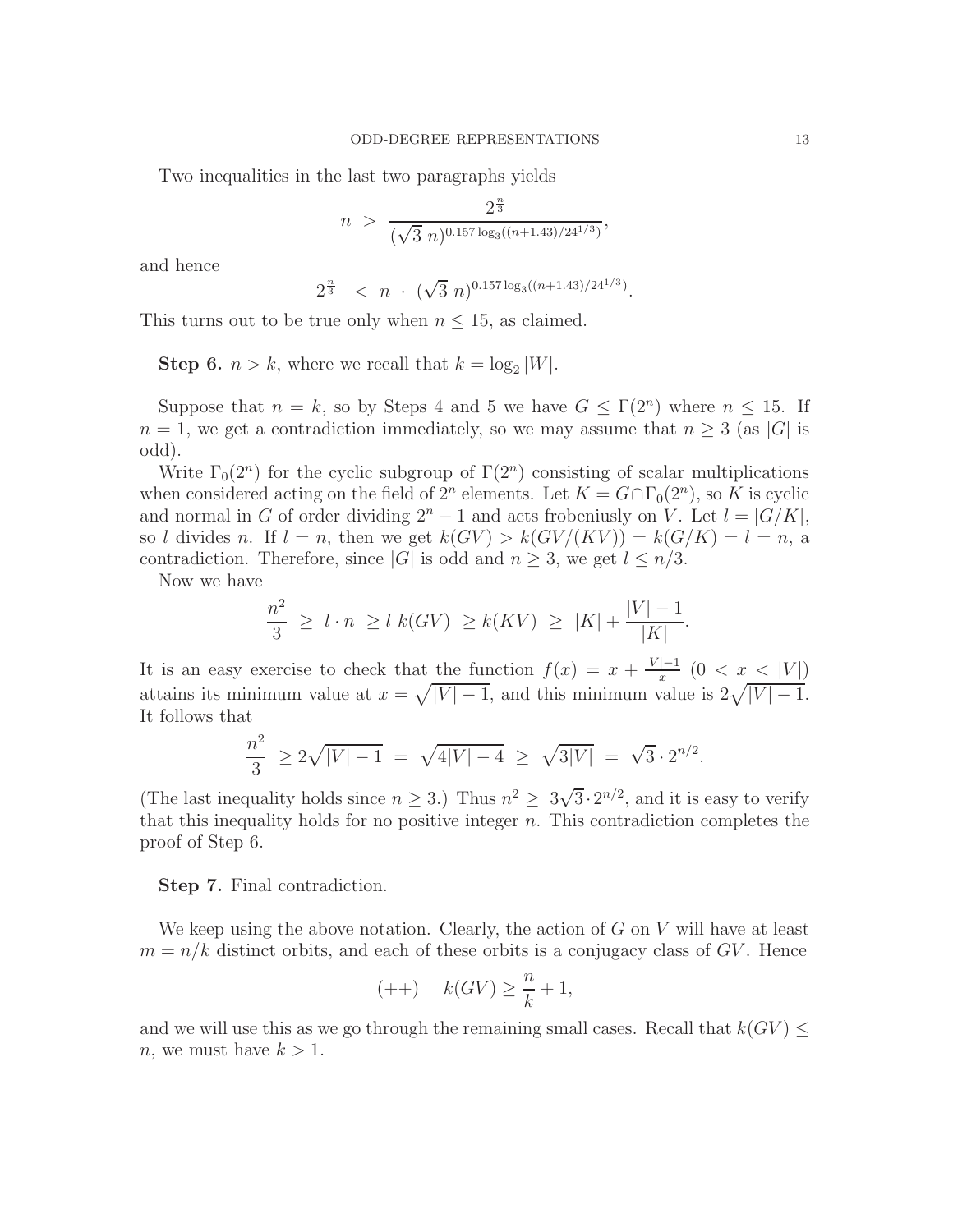By Steps 5 and 6 and the facts that  $|G|$  is odd and  $k > 1$ , the remaining cases that we have to look at are the following:

- $n = 15, k = 3;$
- $n = 15, k = 5;$
- $n = 14, k = 2;$
- $n = 12, k = 4;$
- $n = 12, k = 2;$
- $n = 10, k = 2;$
- $n = 9, k = 3;$ •  $n = 6, k = 2.$

We now consider each of these cases separately.

 $n = 15, k = 3$ : Since the only odd order subgroups of  $S_5$  containing a 5-cycle are the Sylow 5-subgroups, we have  $G \lesssim \Gamma(2^3) \wr Z_5$  and  $|G|$  divides  $7^5 \cdot 3 \cdot 5 \cdot 5$ . We get six conjugacy classes from  $(++)$  and four more from elements of order 5. If  $3<sup>3</sup>$  divides  $|G|$ , then, as  $Z_5$  permutes the elements of order three in orbits of lengths 1 and five, we get six more conjugacy classes of G from elements of order 3, contradicting  $k(GV) \leq n = 15$ . So |G| is not divisible by  $3^3$ . In particular, the Hall  $\{3, 5\}$ -subgroup of G has order no more than 45. If  $7^3$  divides  $|G|$ , then we see that we get more than  $7<sup>3</sup>/45$ , that is, at least eight more classes of GV from elements of order 7, again leading to a contradiction to  $k(GV) \le 15$ . Hence |G| divides  $5 \cdot 3^2 \cdot 7^2$ . Now G acts on the nonzero elements of V, and hence  $k(GV) \ge (|V| - 1)/|G| + 1 \ge 8^5/(45 \cdot 49) + 1 > 15.5$ , so  $k(GV) \ge 16$ , again a contradiction, concluding this case.

 $n = 15, k = 5$ : Then  $G \leq \Gamma(2^5) \wr Z_3$ . From  $(++)$  we get four classes of  $GV$ , and from elements of order three at least two more classes. If  $5<sup>3</sup>$  divides  $G$ , we get  $(5^3 - 1)/3 > 40$  more classes from elements of order 5, a contradiction. So |G| is not divisible by  $5^3$ . Also, if  $31^2$  divides |G|, then we get at least  $(31^2 - 1)/(5^2 \cdot 3) > 12$ conjugacy classes from elements of order 31, bringing the total for  $k(GV)$  above 15, a contradiction. Thus we now know that  $|G|$  divides  $3 \cdot 5^2 \cdot 31$ , and as in the previous case we then see that  $k(GV) \ge (|V| - 1)/|G| + 1 \ge 8^5/(75 \cdot 31) > 15$ , the final contradiction in this case.

 $n = 14, k = 2$ : Then by [\[MW93,](#page-15-12) Corollary 2.25] we know that  $G \lesssim \Gamma(2^2) \wr (Z_7 \cdot Z_3)$ , so by the oddness of |G|, we even have  $G \lesssim Z_3 \wr (Z_7 \cdot Z_3)$ . From  $(++)$  we get eight classes of  $GV$  inside  $V$ . Bringing back the notation from Step 5, we recall that  $V_N = W_1 \oplus \cdots \oplus W_7$  for subspaces  $W_i$ s which are transitively permuted by G, and we write K for the kernel of this permutation action. Then K is an elementary abelian 3-group of order at most  $3^7$ , and  $|G/K|$  divides 21. Since clearly 7 divides  $|G|$ , from  $G/K$ , which is cyclic of order 7 or Frobenius of order 21, we get five conjugacy classes.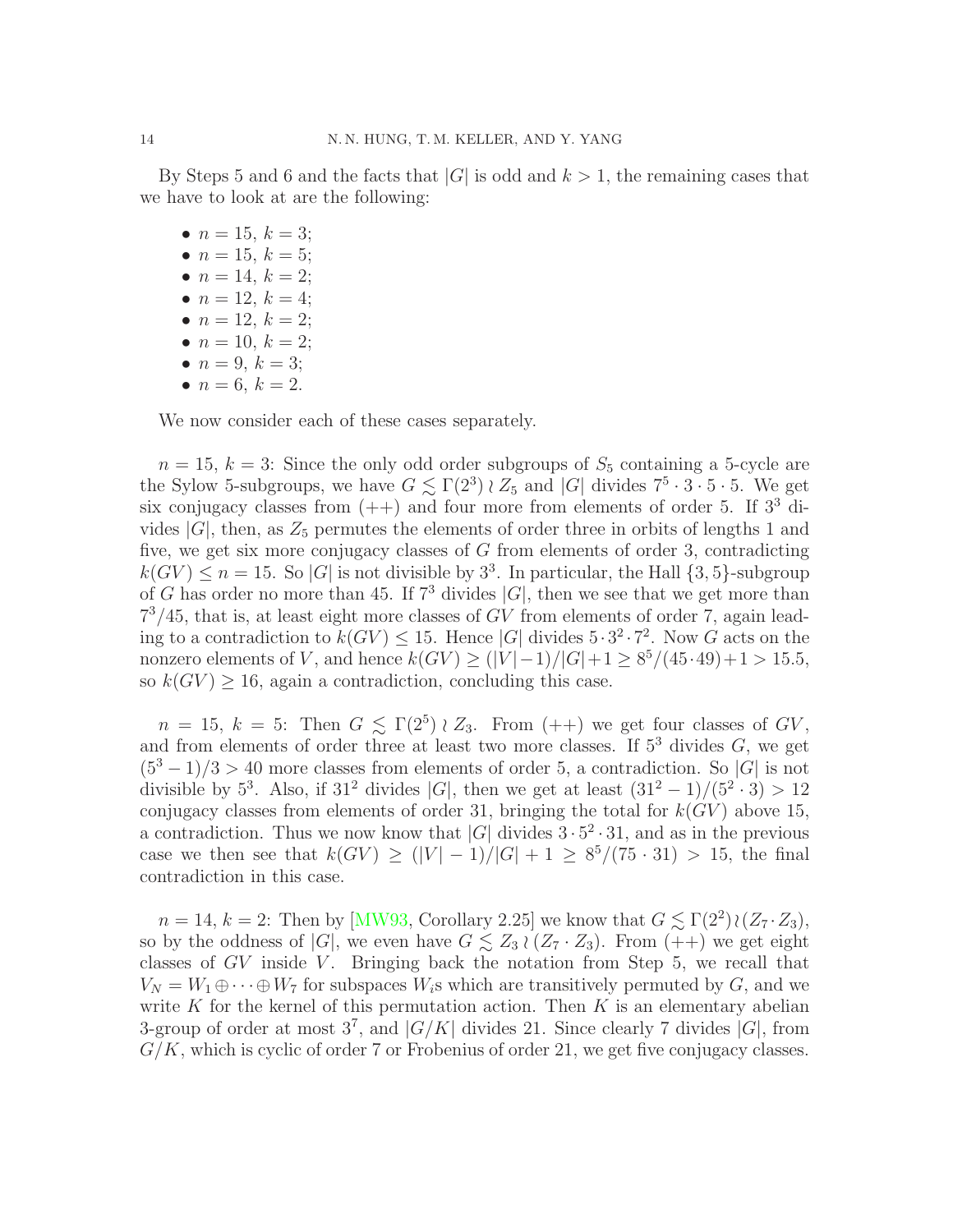Now if  $3^4$  divides |K|, then we get an additional at least  $(3^4 - 1)/21$ , that is three conjugacy classes of  $GV$  coming from (nontrivial) elements in  $K$ , bringing the total above 14, a contradiction. Hence |K| divides  $3^3$  and hence |G| divides  $27 \cdot 21$ . But then as before we see that  $k(GV) > (|V| - 1)/|G| > (2^{14} - 1)/(27 \cdot 21) > 28$ , which gives a final contradiction in this case.

 $n = 12, k = 4$ : Then  $G \lesssim \Gamma(2^4) \wr Z_3$  and then, as  $|G|$  is odd, even  $G \lesssim Z_{15} \wr Z_3$ . From  $(++)$  we get four classes, and from the " $Z_3$  on top" we get two additional classes. If  $5^2$  divides  $|G|$ , then from elements of order 5 we get  $(5^2 - 1)/3 = 8$  more classes, bringing the number of conjugacy classes of GV to 12. So there cannot be any other elements in the group, forcing  $|G| = 5^2 \cdot 3 = 75$ . But then  $k(GV) \geq (|V| - 1)/|G| =$  $(2^{12} - 1)/75 = 4095/75 > 12$ , a contradiction.

Now we have  $5^2$  does not divide |G|. For the number  $n(G, V)$  of orbits of G on V we have  $n(G, V) \ge (|V| - 1)/|G| \ge [4095/(5 \cdot 3^3 \cdot 3)] = 11$ , which together with the two classes mentioned above from the factor group of order 3 increases the number of classes of GV to more than 13, a contradiction.

 $n = 12, k = 2$ : In this case  $G/N$  would be a transitive permutation group of degree 6 and as such not be primitive, it follows that  $W_i$ 's  $(i = 1, \ldots, 6)$  would split into three blocks of imprimitivity of size 2 or two blocks of size 3. Since  $G/N$  is of odd order, it could not act transitively on the  $W_i$ , a contradiction.

 $n = 10, k = 2$ : Then  $G \lesssim \Gamma(2^2) \wr Z_5$  and hence even  $G \lesssim Z_3 \wr Z_5$ . By  $(++)$  we have six classes of  $GV$  in  $V$ , and from the factor group of order 5 we get an additional four classes, so these must be all conjugacy classes of  $GV$ , implying  $|G|=5$ , but then  $k(GV) \ge (|V| - 1)/|G| \ge 1023/5 \ge 11$ , a contradiction.

 $n = 9, k = 3$ : Here  $G \leq \Gamma(2^3) \wr Z_3$ , so by  $(++)$  we get four classes of  $k(GV)$ . Again recall that  $V_N = W_1 \oplus W_2 \oplus W_3$  for subspaces  $W_i$ s which are transitively permuted by G, and K is the kernel of this permutation action. Then K is an abelian  $\{3, 7\}$ -group of order at most  $15^3$ , and  $G/K$  is cyclic of order 3. So from  $G/K$  we get another two classes. Now if  $3^2$  divides |K|, then from elements of order 3 in K we get additional more than 8/3, that is, three classes, implying  $k(GV) = 10 > n$ , a contradiction.

Therefore  $3^2$  does not divide |K|. Now if  $7^2$  divides |G|, then observe that we get at least 48/9, thus six classes from elements of order 7, and together with the four classes from  $(++)$  this again leads to a contradiction. Thus  $7^2$  does not divide  $|G|$ , so  $|G|$  divides 21 and thus  $k(GV) \ge (|V|-1)/|G| \ge 511/21 > 10$ , the final contradiction in this case.

 $n = 6, k = 2$ : In this last case,  $G \lesssim \Gamma(2^2) \wr Z_3$  and thus  $G \lesssim Z_3 \wr Z_3$ . From  $(++)$ we get four classes, and from the factor group of order three we get two more. This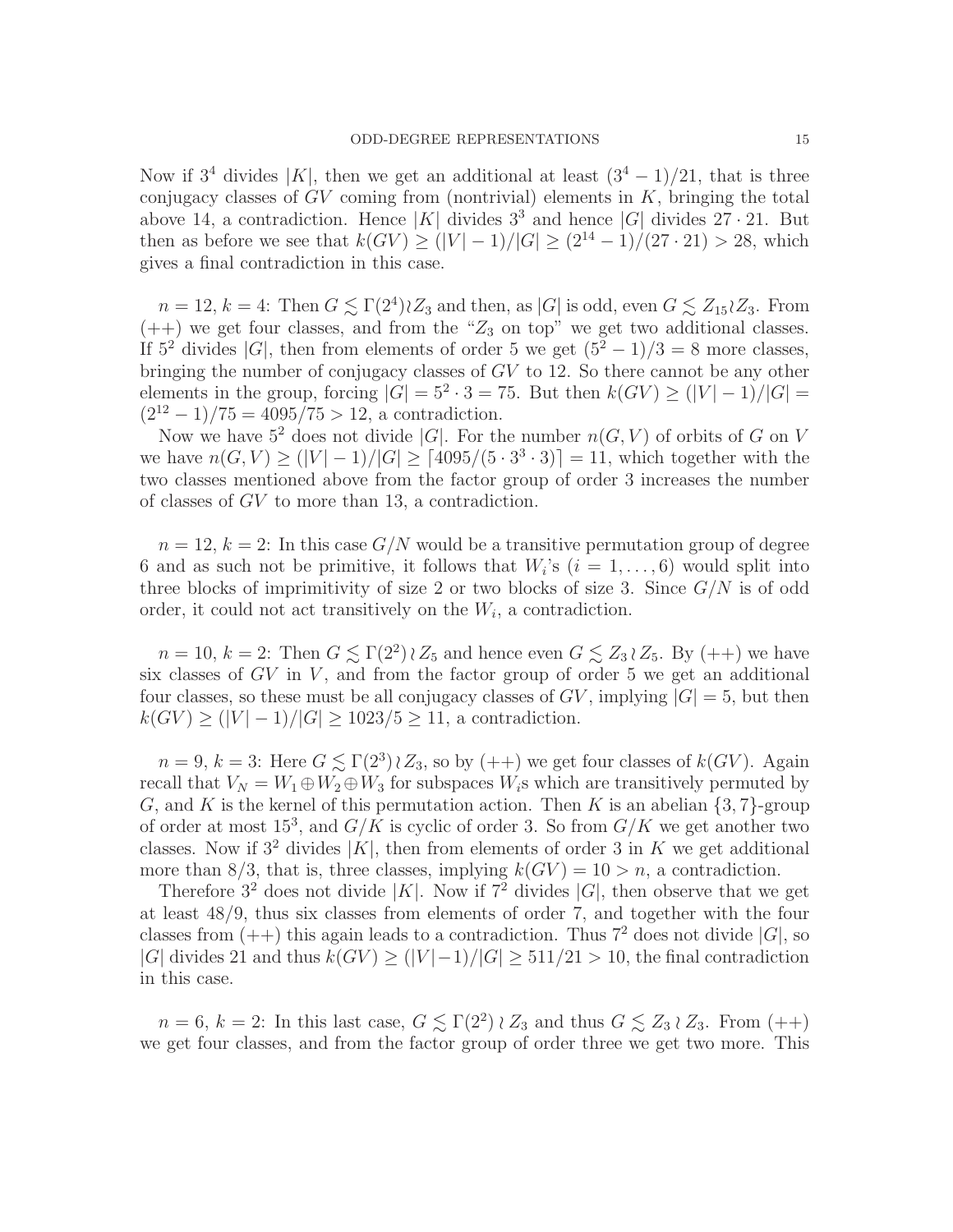forces  $k(GV) = 6$  and moreover  $|G| = 3$ . Now  $k(GV) \geq (|V| - 1)/|G| \geq 61/3 > 7$ .<br>This final contradiction concludes the proof of the theorem This final contradiction concludes the proof of the theorem.

*Proof of Theorem [1.2.](#page-1-1)* Theorem [1.2](#page-1-1) follows from Theorem [5.1](#page-10-0) and [\[MS16,](#page-15-2) Theorem 1], as discussed in the Introduction.

# **REFERENCES**

- <span id="page-15-10"></span>[Al67] B. Alspach, A combinatorial proof of a conjecture of Goldberg and Moon, *Canad. Math. Bull.* **11** (1968), 655–661.
- <span id="page-15-7"></span>[BMT17] B. Baumeister, A. Maróti, and H.P. Tong-Viet, Finite groups have more conjugacy classes, Forum Math. 29 (2017), 259–275.
- <span id="page-15-19"></span>[Be06] E. A. Bertram, Lower bounds for the number of conjugacy classes in finite groups, Ischia group theory 2004, 95-117, Contemp. Math., 402, Israel Math. Conf. Proc., Amer. Math. Soc., Providence, RI, 2006.
- <span id="page-15-9"></span>[Di67] J. D. Dixon, The maximum order of the group of a tournament, Canad. Math. Bull. 10 (1967), 503–505.
- <span id="page-15-11"></span>[Do05] S. Dolfi, Intersections of odd order Hall subgroups, Bull. Lond. Math. Soc. 37 (2005), 61–66.
- <span id="page-15-17"></span>[Es91] A. Espuelas, Regular orbits on symplectic modules, J. Algebra 138 (1991), 1–12.
- <span id="page-15-14"></span>[FT63] W. Feit and J. G. Thompson, Solvability of groups of odd order, Pacific J. Math. 13 (1963), 775–1029.
- <span id="page-15-3"></span>[HT94] B. Hartley and A. Turull, On characters of coprime operator groups and the Glauberman character correspondence, J. Reine Angew. Math. 451 (1994), 175–219.
- <span id="page-15-1"></span>[IMN07] I. M. Isaacs, G. Malle, and G. Navarro, A reduction theorem for the McKay conjecture, Invent. Math. 170 (2007), 33–101.
- <span id="page-15-18"></span>[Ke06] T.M. Keller, Fixed conjugacy classes of normal subgroups and the  $k(GV)$ -problem, J. Algebra 305 (2006), 457–486.
- <span id="page-15-4"></span>[Ke11] T. M. Keller, Finite groups have even more conjugacy classes, *Israel J. Math.* 181 (2011), 433–444.
- <span id="page-15-5"></span>[L1903] E. Landau, Uber die Klassenzahl der binären quadratischen Formen von negativer Discriminante, Math. Ann. 56 (1903), 671–676.
- <span id="page-15-2"></span>[MS16] G. Malle and B. Späth, Characters of odd degree,  $Ann.$  of Math. (2)  $184$  (2016), 869–908.
- <span id="page-15-8"></span>[MM16] G. Malle and A. Maróti, On the number of p'-degree characters in a finite group, Int. Math. Res. Not. 20 (2016), 6118-6132.
- <span id="page-15-12"></span>[MW93] O. Manz and T. R. Wolf, Representations of Solvable Groups, Cambridge University Press, 1993.
- <span id="page-15-6"></span>[Ma16] A. Maróti, A lower bound for the number of conjugacy classes of a finite group,  $Advances$ in Math. 290  $(2016)$ , 1062-1078.
- <span id="page-15-0"></span>[Mc72] J. McKay, Irreducible representations of odd degree, *J. Algebra* 20 (1972), 416–418.
- <span id="page-15-13"></span>[Se88] S.M. Seager, A bound on the rank of primitive solvable permutation groups, J. Algebra 116 (1988), 342–352.
- <span id="page-15-15"></span>[Sc07] P. Schmid, The solution of the  $k(GV)$  problem, ICP Advanced Texts in Mathematics, 4. Imperial College Press, London, 2007.
- <span id="page-15-16"></span>[Ya12] Y. Yang, Orbits of the actions of odd-order solvable groups, Comm. Algebra 40 (2012), 565–574.